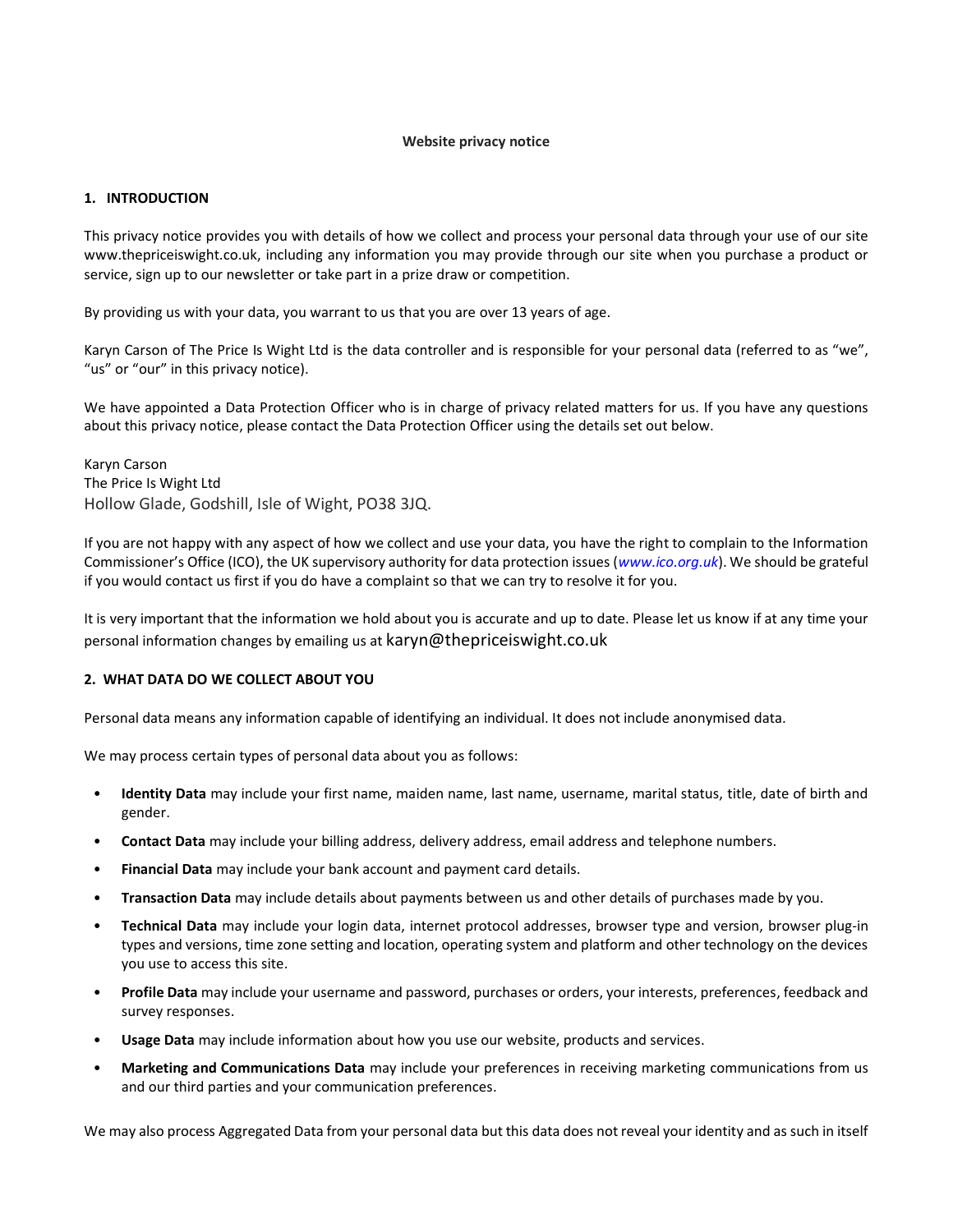is not personal data. An example of this is where we review your Usage Data to work out the percentage of website users using a specific feature of our site. If we link the Aggregated Data with your personal data so that you can be identified from it, then it is treated as personal data.

Where we are required to collect personal data by law, or under the terms of the contract between us and you do not provide us with that data when requested, we may not be able to perform the contract (for example, to deliver goods or services to you). If you don't provide us with the requested data, we may have to cancel a product or service you have ordered but if we do, we will notify you at the time.

# **3. HOW WE COLLECT YOUR PERSONAL DATA**

We collect data about you through a variety of different methods including:

- **Direct interactions:** You may provide data by filling in forms on our site (or otherwise) or by communicating with us by post, phone, email or otherwise, including when you:
	- order our products or services;
	- create an account on our site;
	- subscribe to our service or publications;
	- request resources or marketing be sent to you;
	- enter a competition, prize draw, promotion or survey; or
	- give us feedback.
- **Automated technologies or interactions:** As you use our site, we may automatically collect Technical Data about your equipment, browsing actions and usage patterns. We collect this data by using cookies, server logs and similar technologies. We may also receive Technical Data about you if you visit other websites that use our cookies. Please see Section 11 below for further information.
- **Third parties or publicly available sources:** We may receive personal data about you from various third parties and public sources as set out below:
	- analytics providers such as Google based outside the EU;
	- advertising networks based inside **OR** outside the EU; and
	- search information providers inside **OR** outside the EU
	- Contact, Financial and Transaction Data from providers of technical, payment and delivery services based inside **OR** outside the EU
	- Identity and Contact Data from data brokers or aggregators based inside **OR** outside the EU
	- Identity and Contact Data from publicly availably sources such as Companies House and the Electoral Register based inside the EU

# **4. HOW WE USE YOUR PERSONAL DATA**

We will only use your personal data when legally permitted. The most common uses of your personal data are:

- Where we need to perform the contract between us.
- Where it is necessary for our legitimate interests (or those of a third party) and your interests and fundamental rights do not override those interests.
- Where we need to comply with a legal or regulatory obligation.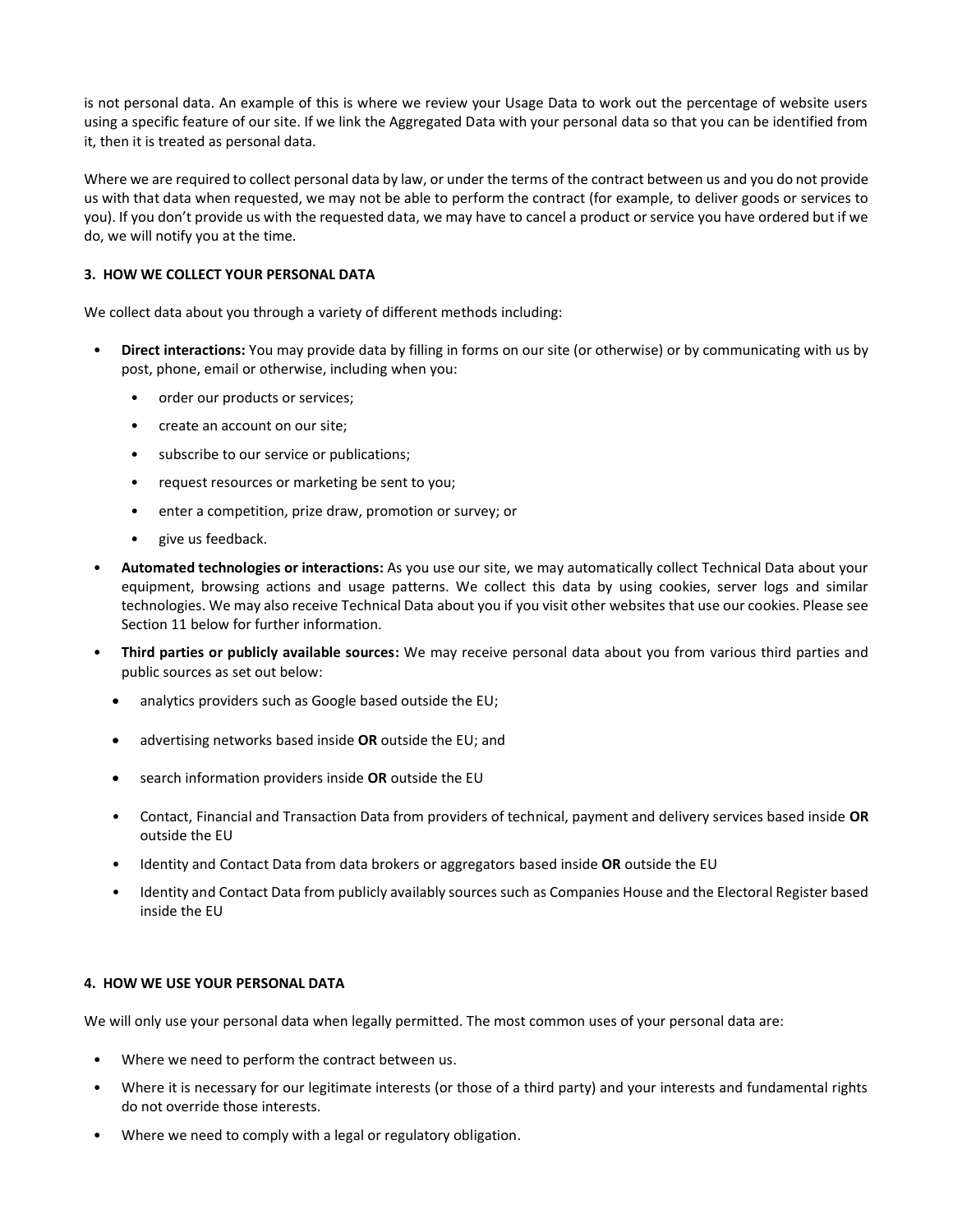Generally, we do not rely on consent as a legal ground for processing your personal data, other than in relation to sending marketing communications to you via email or text message. You have the right to withdraw consent to marketing at any time by emailing us at karyn@thepriceiswight.co.uk

# **Purposes for processing your personal data**

Set out below is a description of the ways we intend to use your personal data and the legal grounds on which we will process such data. We have also explained what our legitimate interests are where relevant.

We may process your personal data for more than one lawful ground, depending on the specific purpose for which we are using your data. Please email us at **karyn@thepriceiswight.co.uk** if you need details about the specific legal ground we are relying on to process your personal data where more than one ground has been set out in the table below.

| <b>Purpose/Activity</b>                                                                                                                                                                 | Type of data                                                                                           | Lawful basis for processing                                                                                                                                                                                                    |
|-----------------------------------------------------------------------------------------------------------------------------------------------------------------------------------------|--------------------------------------------------------------------------------------------------------|--------------------------------------------------------------------------------------------------------------------------------------------------------------------------------------------------------------------------------|
| To register you as a new customer                                                                                                                                                       | (a) Identity<br>(b) Contact                                                                            | Performance of a contract with you                                                                                                                                                                                             |
| To process and deliver your order<br>including:<br>(a) Manage payments, fees and charges<br>(b) Collect and recover money owed to<br>us                                                 | (a) Identity<br>(b) Contact<br>(c) Financial<br>(d) Transaction<br>(e) Marketing and<br>Communications | (a) Performance of a contract with you<br>(b) Necessary for our legitimate interests to<br>recover debts owed to us                                                                                                            |
| To manage our relationship with you<br>which will include:<br>(a) Notifying you about changes to our<br>terms or privacy policy<br>(b) Asking you to leave a review or take<br>a survey | (a) Identity<br>(b) Contact<br>(c) Profile<br>(d) Marketing and<br>Communications                      | (a) Performance of a contract with you<br>(b) Necessary to comply with a legal obligation<br>(c) Necessary for our legitimate interests to keep<br>our records updated and to study how<br>customers use our products/services |
| To enable you to partake in a prize<br>draw, competition or complete a survey                                                                                                           | (a) Identity<br>(b) Contact<br>(c) Profile<br>(d) Usage                                                | (a) Performance of a contract with you<br>(b) Necessary for our legitimate interests to<br>study how customers use our products/services,<br>to develop them and grow our business                                             |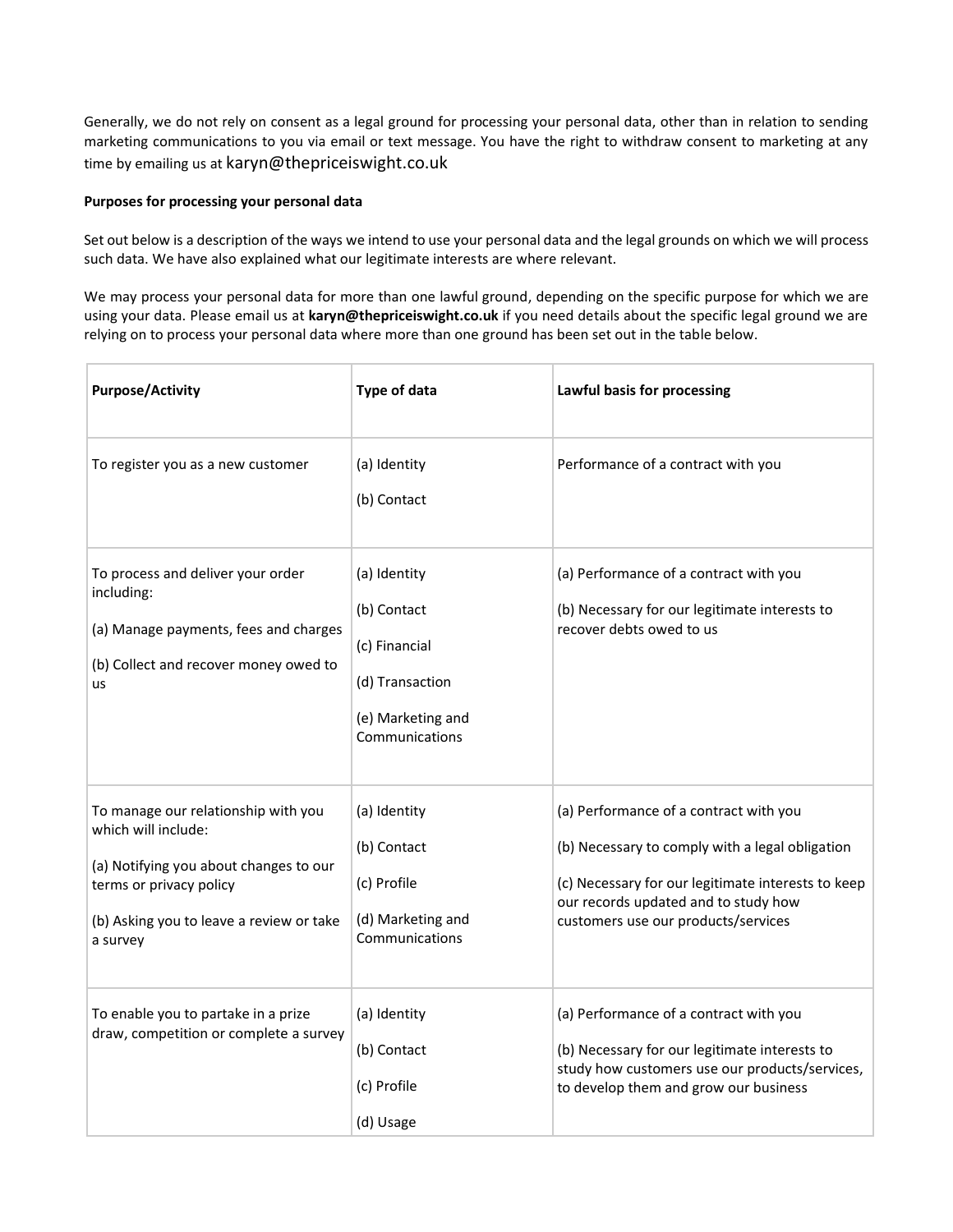|                                                                                                                                                                                 | (e) Marketing and<br>Communications                                                                             |                                                                                                                                                                                                                                                                                                     |
|---------------------------------------------------------------------------------------------------------------------------------------------------------------------------------|-----------------------------------------------------------------------------------------------------------------|-----------------------------------------------------------------------------------------------------------------------------------------------------------------------------------------------------------------------------------------------------------------------------------------------------|
| To administer and protect our business<br>and our site (including troubleshooting,<br>data analysis, testing, system<br>maintenance, support, reporting and<br>hosting of data) | (a) Identity<br>(b) Contact<br>(c) Technical                                                                    | (a) Necessary for our legitimate interests for<br>running our business, provision of<br>administration and IT services, network security,<br>to prevent fraud and in the context of a business<br>reorganisation or group restructuring exercise<br>(b) Necessary to comply with a legal obligation |
| To deliver relevant content and<br>advertisements to you and measure<br>and understand the effectiveness of our<br>advertising                                                  | (a) Identity<br>(b) Contact<br>(c) Profile<br>(d) Usage<br>(e) Marketing and<br>Communications<br>(f) Technical | Necessary for our legitimate interests to study<br>how customers use our products/services, to<br>develop them, to grow our business and to<br>inform our marketing strategy                                                                                                                        |
| To use data analytics to improve our<br>website, products/services, marketing,<br>customer relationships and experiences                                                        | (a) Technical<br>(b) Usage                                                                                      | Necessary for our legitimate interests to define<br>types of customers for our products and<br>services, to keep our site updated and relevant,<br>to develop our business and to inform our<br>marketing strategy                                                                                  |
| To make suggestions and<br>recommendations to you about goods<br>or services that may be of interest to<br>you                                                                  | (a) Identity<br>(b) Contact<br>(c) Technical<br>(d) Usage<br>(e) Profile                                        | Necessary for our legitimate interests to develop<br>our products/services and grow our business                                                                                                                                                                                                    |

## **Marketing communications**

You will receive marketing communications from us if you have:

- (i) requested information from us or purchased goods or services from us; or
- (ii) if you provided us with your details and ticked the box at the point of entry of your details for us to send you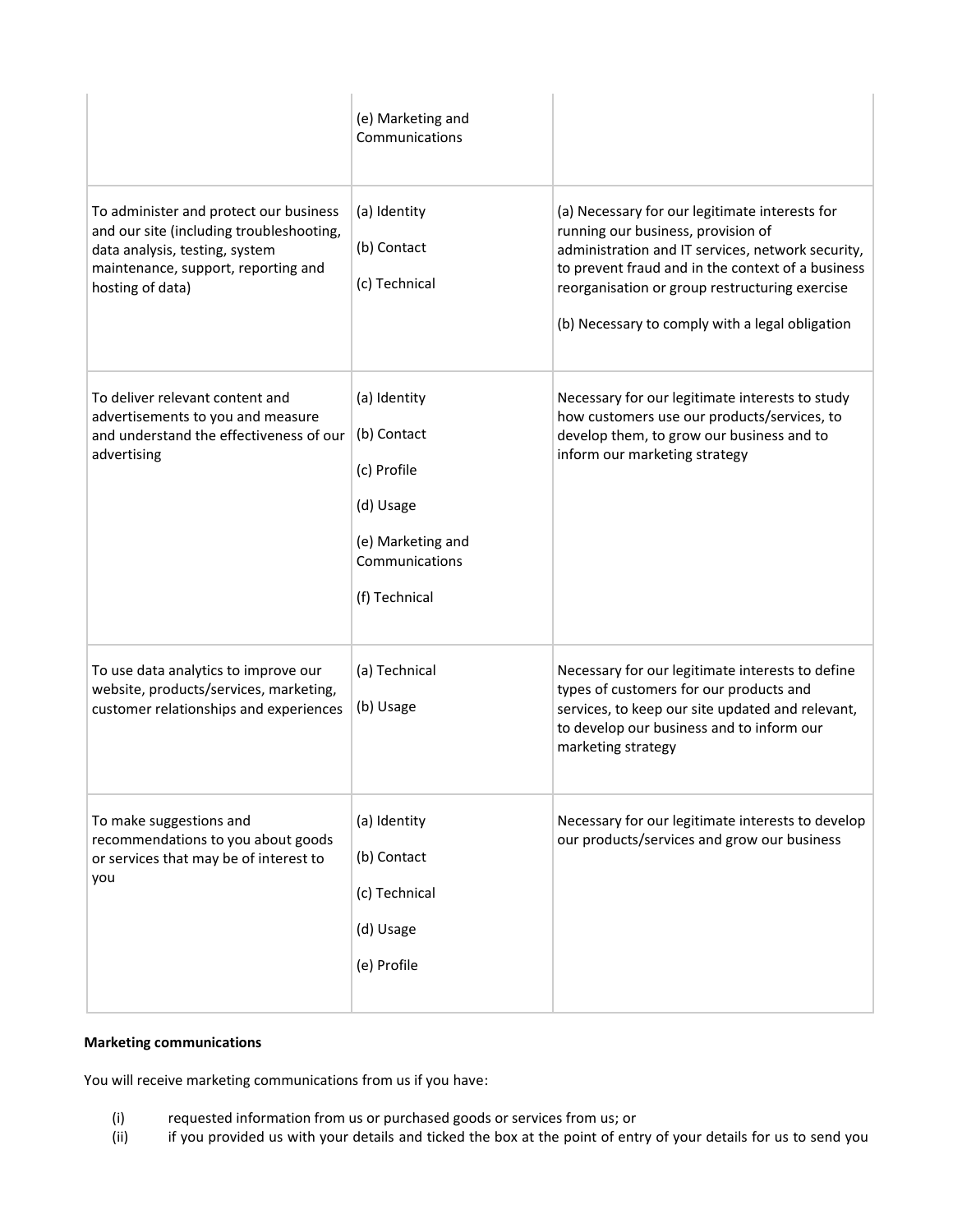marketing communications; and

(iii) in each case, you have not opted out of receiving that marketing.

We will get your express opt-in consent before we share your personal data with any third party for marketing purposes.

You can ask us or third parties to stop sending you marketing messages at any time [by logging into the website and checking or unchecking relevant boxes to adjust your marketing preferences] OR [by following the opt-out links on any marketing message sent to you or] OR by emailing us at **karyn@thepriceiswight.co.uk** at any time.

Where you opt out of receiving our marketing communications, this will not apply to personal data provided to us as a result of a product/service purchase, warranty registration, product/service experience or other transactions.

## **Change of purpose**

We will only use your personal data for the purposes for which we collected it, unless we reasonably consider that we need to use it for another reason and that reason is compatible with the original purpose. If you wish to find out more about how the processing for the new purpose is compatible with the original purpose, please email us at **karyn@thepriceiswight.co.uk.**

If we need to use your personal data for a purpose unrelated to the purpose for which we collected the data, we will notify you and we will explain the legal ground of processing.

We may process your personal data without your knowledge or consent where this is required or permitted by law.

## **5. DISCLOSURES OF YOUR PERSONAL DATA**

We may have to share your personal data with the parties set out below for the purposes set out in the table in paragraph 4 above:

- Service providers who provide IT and system administration services.
- Professional advisers including lawyers, bankers, auditors and insurers who provide consultancy, banking, legal, insurance and accounting services.
- HM Revenue & Customs, regulators and other authorities based in the United Kingdom and other relevant jurisdictions who require reporting of processing activities in certain circumstances.
- Third parties to whom we sell, transfer, or merge parts of our business or our assets.

We require all third parties to whom we transfer your data to respect the security of your personal data and to treat it in accordance with the law. We only allow such third parties to process your personal data for specified purposes and in accordance with our instructions.

### **6. INTERNATIONAL TRANSFERS**

Countries outside of the European Economic Area (**EEA**) do not always offer the same levels of protection to your personal data, so European law has prohibited transfers of personal data outside of the EEA unless the transfer meets certain criteria.

Many of our third parties service providers are based outside the European Economic Area (**EEA**) so their processing of your personal data will involve a transfer of data outside the EEA.

Whenever we transfer your personal data out of the EEA, we do our best to ensure a similar degree of security of data by ensuring at least one of the following safeguards is implemented:

• We will only transfer your personal data to countries that have been deemed to provide an adequate level of protection for personal data by the European Commission; or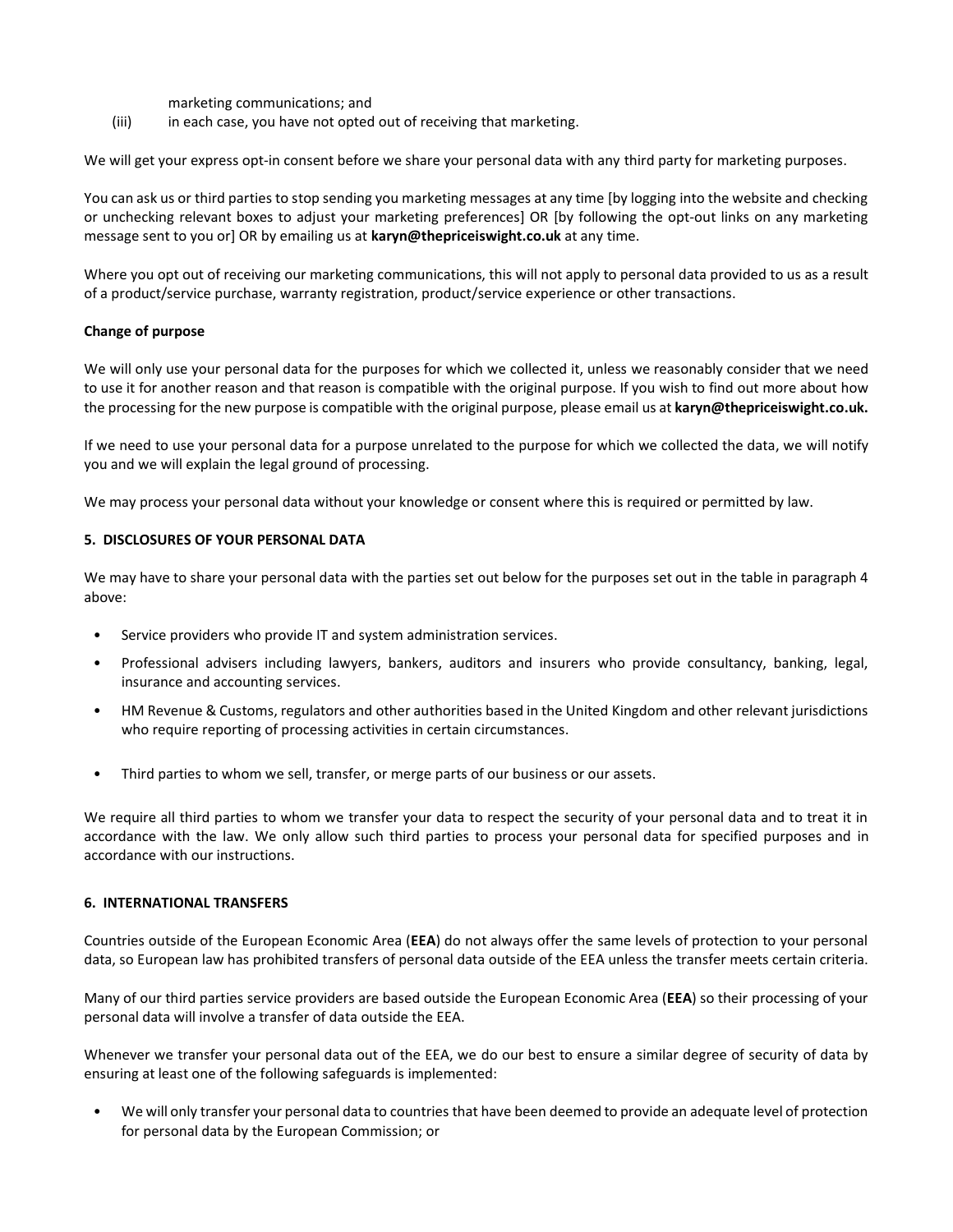- Where we use certain service providers, we may use specific contracts or codes of conduct or certification mechanisms approved by the European Commission which give personal data the same protection it has in Europe; or
- Where we use providers based in the United States, we may transfer data to them if they are part of the EU-US Privacy Shield which requires them to provide similar protection to personal data shared between the Europe and the US.

If none of the above safeguards is available, we may request your explicit consent to the specific transfer. You will have the right to withdraw this consent at any time.

Please email us at karyn@thepriceiswight.co.uk if you want further information on the specific mechanism used by us when transferring your personal data out of the EEA.

# **7. DATA SECURITY**

We have put in place appropriate security measures to prevent your personal data from being accidentally lost, used or accessed in an unauthorised way, altered or disclosed. In addition, we limit access to your personal data to those employees, agents, contractors and other third parties who have a business need to know such data. They will only process your personal data on our instructions and they are subject to a duty of confidentiality.

We have put in place procedures to deal with any suspected personal data breach and will notify you and any applicable regulator of a breach where we are legally required to do so.

# **8. DATA RETENTION**

We will only retain your personal data for as long as necessary to fulfil the purposes we collected it for, including for the purposes of satisfying any legal, accounting, or reporting requirements.

To determine the appropriate retention period for personal data, we consider the amount, nature, and sensitivity of the personal data, the potential risk of harm from unauthorised use or disclosure of your personal data, the purposes for which we process your personal data and whether we can achieve those purposes through other means, and the applicable legal requirements.

By law we have to keep basic information about our customers (including Contact, Identity, Financial and Transaction Data) for six years after they cease being customers for tax purposes.

In some circumstances you can ask us to delete your data: see below for further information.

In some circumstances we may anonymise your personal data (so that it can no longer be associated with you) for research or statistical purposes in which case we may use this information indefinitely without further notice to you.

# **9. YOUR LEGAL RIGHTS**

Under certain circumstances, you have rights under data protection laws in relation to your personal data. These include the right to:

- Request access to your personal data.
- Request correction of your personal data.
- Request erasure of your personal data.
- Object to processing of your personal data.
- Request restriction of processing your personal data.
- Request transfer of your personal data.
- Right to withdraw consent.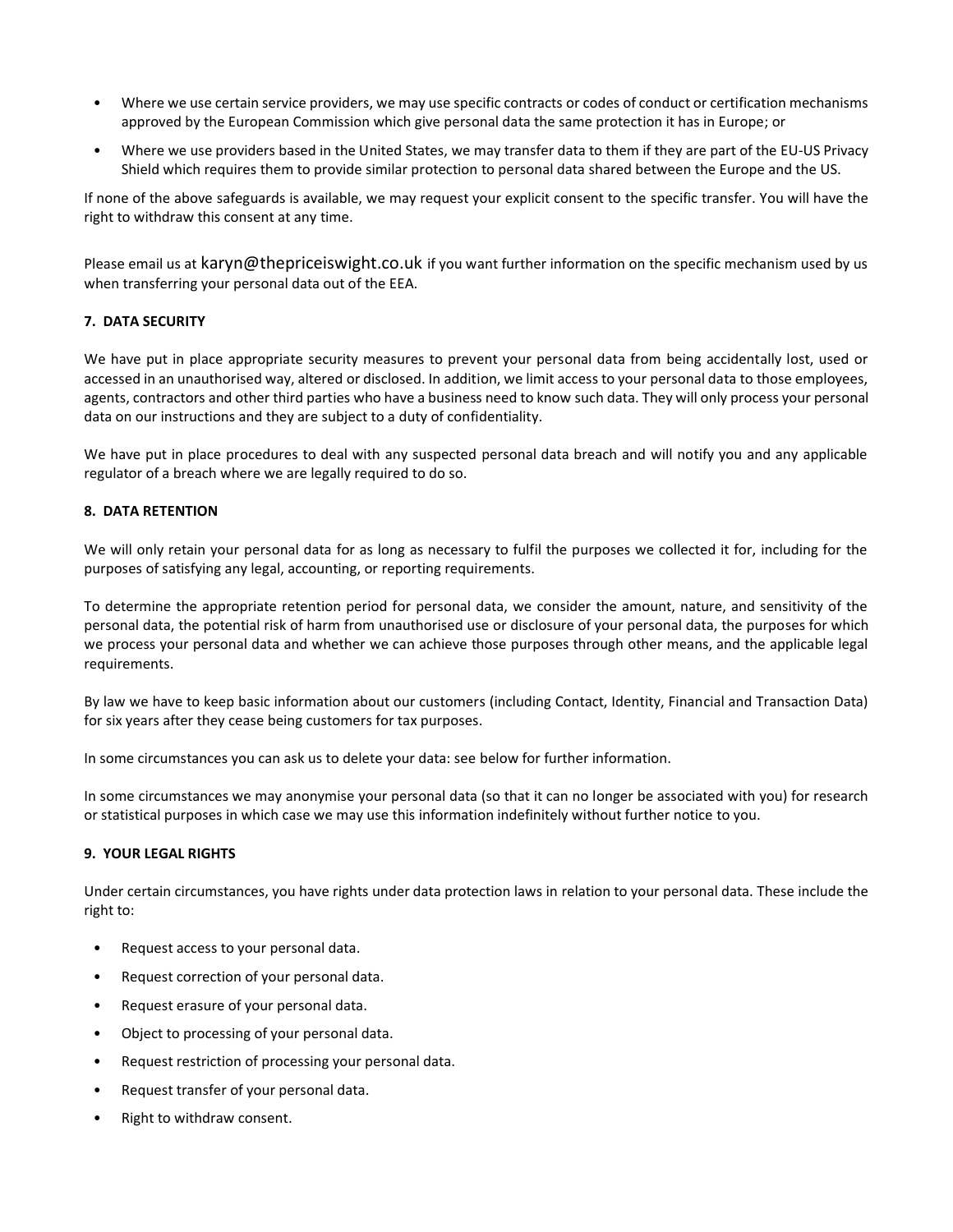You can see more about these rights at:

https://ico.org.uk/for-organisations/guide-to-the-general-data-protection-regulation-gdpr/individual-rights/

If you wish to exercise any of the rights set out above, please email us at karyn@thepriceiswight.co.uk

You will not have to pay a fee to access your personal data (or to exercise any of the other rights). However, we may charge a reasonable fee if your request is clearly unfounded, repetitive or excessive. Alternatively, we may refuse to comply with your request in these circumstances.

We may need to request specific information from you to help us confirm your identity and ensure your right to access your personal data (or to exercise any of your other rights). This is a security measure to ensure that personal data is not disclosed to any person who has no right to receive it. We may also contact you to ask you for further information in relation to your request to speed up our response.

We try to respond to all legitimate requests within one month. Occasionally it may take us longer than a month if your request is particularly complex or you have made a number of requests. In this case, we will notify you and keep you updated.

### **10. THIRD-PARTY LINKS**

This website may include links to third-party websites, plug-ins and applications. Clicking on those links or enabling those connections may allow third parties to collect or share data about you. We do not control these third-party websites and are not responsible for their privacy statements. When you leave our website, we encourage you to read the privacy notice of every website you visit.

## **11. COOKIES**

A cookie consists of information sent by a web server to a web browser, and stored by the browser. The information is then sent back to the server each time the browser requests a page from the server. This enables the web server to identify and track the web browser.

We The Price Is Wight use both "session" cookies and "persistent" cookies on the website. We will use the session cookies to: keep track of you whilst you navigate the website. We will use the persistent cookies to: enable our website to recognise you when you visit.

Session cookies will be deleted from your computer when you close your browser. Persistent cookies will remain stored on your computer until deleted, or until they reach a specified expiry date.

We use Google Analytics to analyse the use of this website. Google Analytics generates statistical and other information about website use by means of cookies, which are stored on users' computers. The information generated relating to our website is used to create reports about the use of the website. Google will store this information. Google's privacy policy is available at: [http://www.google.com/privacypolicy.html.](http://www.google.com/privacypolicy.html)

Our advertisers/payment services providers may also send you cookies.

We publish Google Adsense interest-based advertisements on our website. These are tailored by Google to reflect your interests. To determine your interests, Google will track your behaviour across the web using cookies. You can view, delete